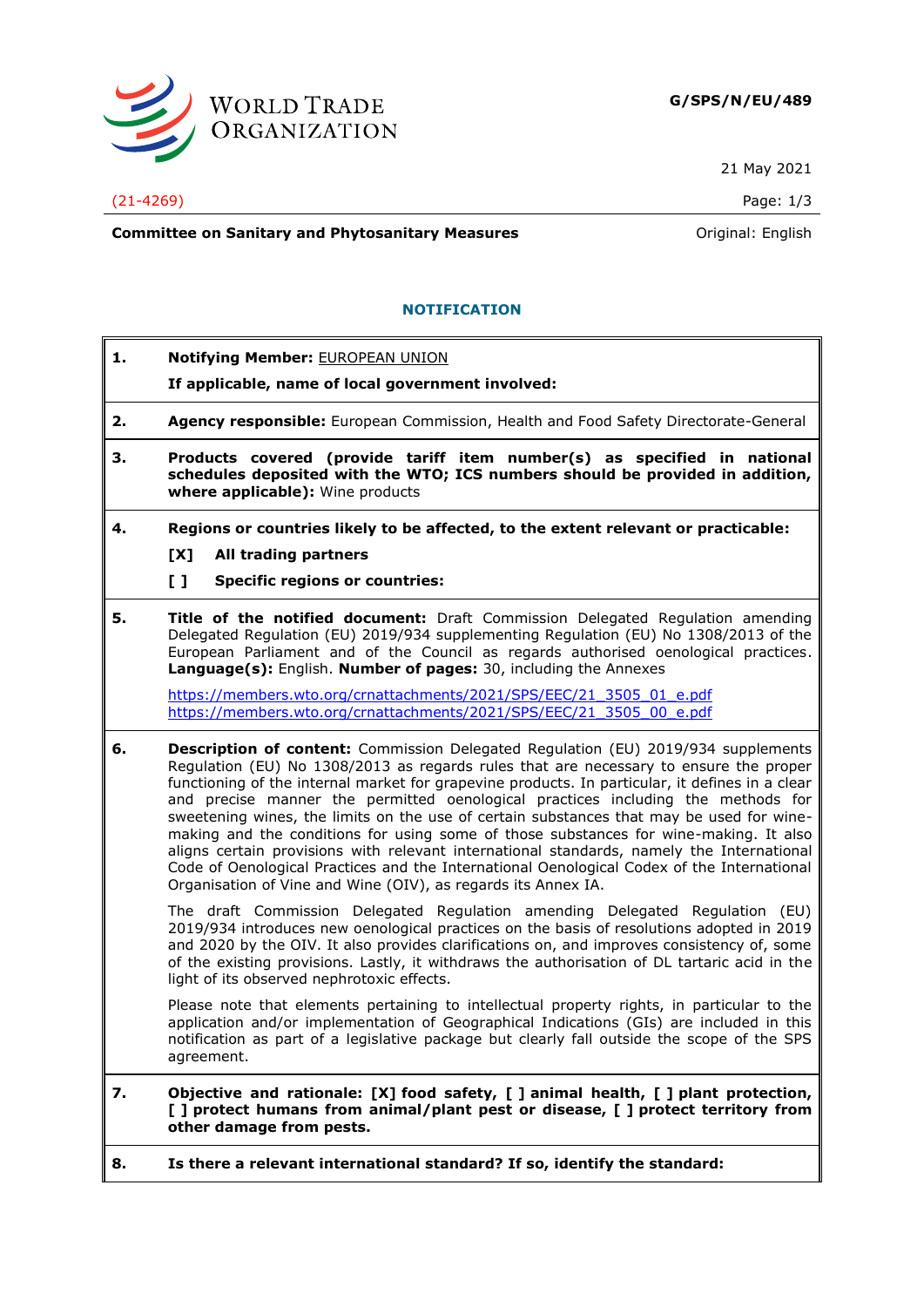**[ ] Codex Alimentarius Commission** *(e.g. title or serial number of Codex standard or related text)***: [ ] World Organization for Animal Health (OIE)** *(e.g. Terrestrial or Aquatic Animal Health Code, chapter number)***: [ ] International Plant Protection Convention** *(e.g. ISPM number)***: [X] None Does this proposed regulation conform to the relevant international standard? [ ] Yes [ ] No If no, describe, whenever possible, how and why it deviates from the international standard:** This proposed regulation provides for the withdrawal of the authorisation of DL tartaric acid, in the light of a recent Scientific Opinion of the European Food Safety Authority which identified a level of toxicity of this compound to kidneys. The OIV currently maintains the authorisation of DL tartaric acid. **9. Other relevant documents and language(s) in which these are available:** Regulation (EU) No 1308/2013 of the European Parliament and of the Council of 17 December 2013 establishing a common organisation of the markets in agricultural products and repealing Council Regulations (EEC) No 922/72, (EEC) No 234/79, (EC) No 1037/2001 and (EC) No 1234/2007 (OJ L 347, 20.12.2013, p. 671-854). [http://eur-lex.europa.eu/legal](http://eur-lex.europa.eu/legal-content/EN/TXT/?qid=1502976703496&uri=CELEX:32013R1308)[content/EN/TXT/?qid=1502976703496&uri=CELEX:32013R1308](http://eur-lex.europa.eu/legal-content/EN/TXT/?qid=1502976703496&uri=CELEX:32013R1308) Commission Delegated Regulation (EU) 2019/934 of 12 March 2019 supplementing Regulation (EU) No 1308/2013 of the European Parliament and of the Council as regards wine-growing areas where the alcoholic strength may be increased, authorised oenological practices and restrictions applicable to the production and conservation of grapevine products, the minimum percentage of alcohol for by-products and their disposal, and publication of OIV files (OJ L 149, 7.6.2019, p. 1). [https://eur-lex.europa.eu/legal-content/EN/TXT/PDF/?uri=CELEX:02019R0934-](https://eur-lex.europa.eu/legal-content/EN/TXT/PDF/?uri=CELEX:02019R0934-20190627&qid=1613637400178&from=EN) [20190627&qid=1613637400178&from=EN](https://eur-lex.europa.eu/legal-content/EN/TXT/PDF/?uri=CELEX:02019R0934-20190627&qid=1613637400178&from=EN) **10. Proposed date of adoption** *(dd/mm/yy)***:** August/September 2021 **Proposed date of publication** *(dd/mm/yy)***:** October/November 2021 **11. Proposed date of entry into force: [ ] Six months from date of publication**, **and/or** *(dd/mm/yy)***:** Twenty days after publication in the Official Journal of the European Union. The withdrawal of the authorisation of DL tartaric acid and its neutral salt of potassium and the amendment of Appendix 4 to Annex I to Delegated Regulation (EU) 2019/934 shall apply from six months after the date of entry into force of this Regulation. **[ ] Trade facilitating measure 12. Final date for comments: [X] Sixty days from the date of circulation of the notification and/or** *(dd/mm/yy)***:** 20 July 2021 **Agency or authority designated to handle comments: [X] National Notification Authority, [X] National Enquiry Point. Address, fax number and e-mail address (if available) of other body:** European Commission DG Health and Food Safety, Unit D2-Multilateral International Relations Rue Froissart 101 B-1049 Brussels Tel: +(32 2) 29 54263 Fax: +(32 2) 29 98090 E-mail: sps@ec.europa.eu